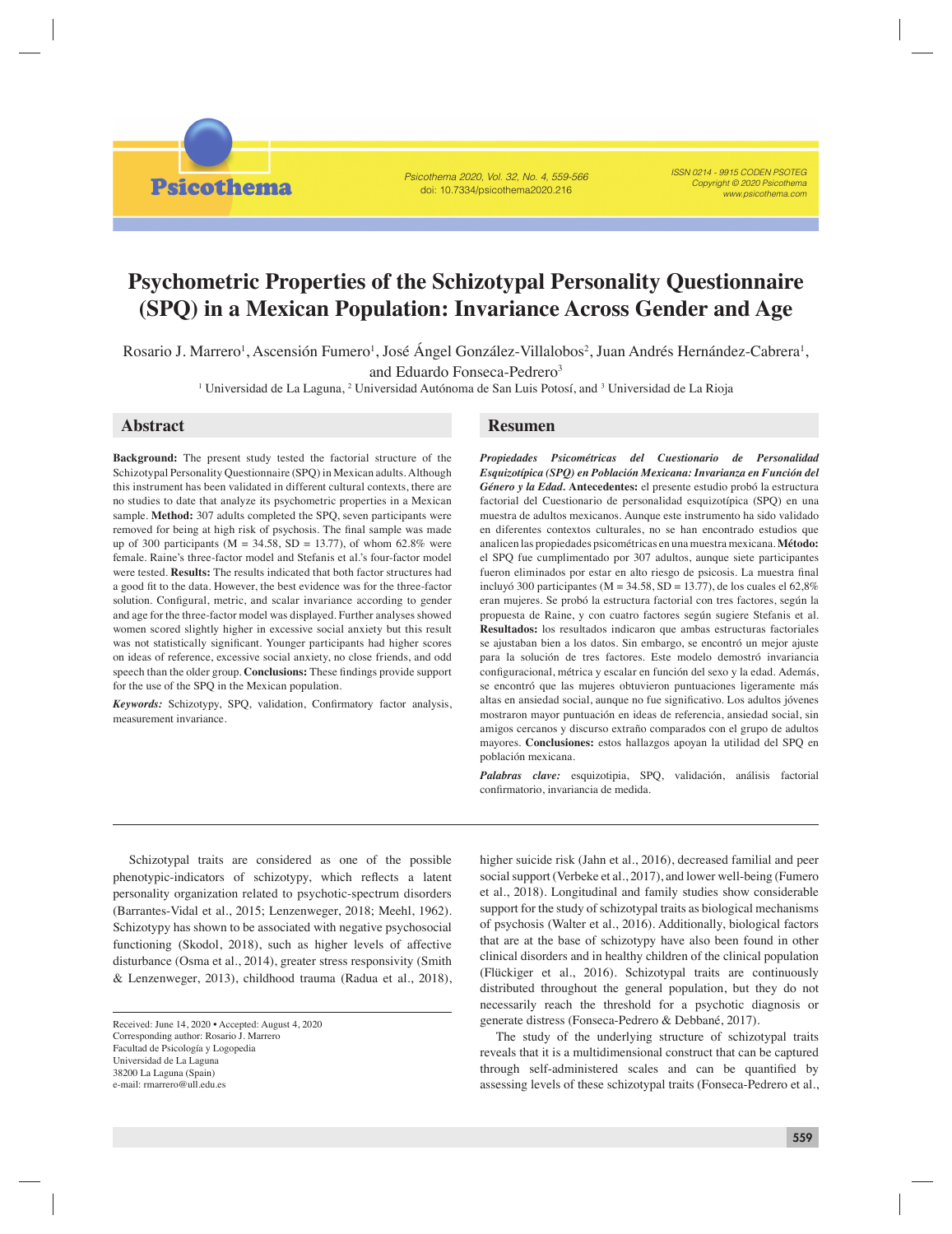2017; Fonseca-Pedrero et al., 2018a). The Schizotypal Personality Questionnaire (SPQ; Raine, 1991) is one well-established selfreport measure to assess schizotypal traits according to the DSM III-R. The SPQ measures nine schizotypal traits. These subscales can be grouped into three higher-order domains, which include a positive dimension (cognitive-perceptual factor) characterized by perceptual distortions, such as unusual perceptual experiences; a negative dimension (interpersonal factor) characterized by interpersonal deficits, such as introvertive anhedonia; and a disorganized dimension (disorganized factor) characterized by manifestations of distorted thinking, such as odd speech and disrupted thoughts (Fonseca-Pedrero et al., 2014a; Fonseca-Pedrero et al., 2018a; Raine, 1991).

Confirmatory factor analysis was used for testing competing models with higher-order two, three, and four factors both for the long version and for the short version (SPQ-b) of the SPQ (Fonseca-Pedrero et al., 2011; Fonseca-Pedrero et al., 2014a; Rabella et al., 2018). The results indicated that although a four-factor model fit the data well, and this factor structure displayed configural and metric invariance across diverse groups (Cicero, 2015), the threefactor model appears to fit the data better than other models in different countries and cultures (Fonseca-Pedrero et al., 2017; Fonseca-Pedrero et al., 2018b; Raine et al., 1994). However, there are not enough data to provide a definitive answer to this question, because the populations (age, gender, or ethnicity), sampling strategies, and psychometric procedures used are heterogeneous.

Gender, age, country of origin, and ethnic or migrant status correlate with schizotypal traits at clinical and subclinical levels (Jongsma et al., 2018; Linscott & van Os, 2013; McGrath et al., 2015). Generally, females score higher on the cognitive-perceptual dimension than males, and males score higher on the negative and disorganized dimensions than females (Barron et al., 2015; Karcher et al., 2014). Age is negatively associated with subclinical expressions of the psychosis phenotype (e.g., schizotypal traits, psychotic-like experiences) (Linscott & van Os, 2013; McGrath et al., 2015). Furthermore, findings support the invariance across age and gender of the three-factor model structure (Fonseca-Pedrero et al., 2018a; Fonseca-Pedrero et al., 2011; Raine, 2006; Reynolds et al., 2000). The SPQ includes different and inconsistent factor structures (Gerritsen et al., 2018).

Likewise, it has been suggested that there may be cultural acceptance of psychotic phenomena (e.g. hallucinations and magical thinking) as normative experiences (Laroi et al., 2014). However, it has been found that psychotic experiences generate distress regardless of culture. For instance, Wüsten et al. (2018), in a multinational study, found that there was a universal positive correlation between higher frequency of psychotic experiences and more distress, but the distress levels controlled for frequency were significantly higher in high-income countries. In another study, an African sample reported comparable levels of psychotic experiences related to distress as a European sample (Vermeiden et al., 2019). Racial/ethnic differences and cultural context influence the meaning that individuals ascribe to stressful experiences and how acceptable adaptive responses to stress are defined, also how the psychological symptoms of distress are expressed and how mental disorders are understood.

The majority of studies of personality disorder traits do not include ethnicity, and studies reporting personality disorder among Spanish speakers have been inconsistent. Fonseca-Pedrero et al. (2018b) examined the differences in SPQ according to nationality, but no Latin-American countries (e.g., Mexico) were included. To the best of our knowledge, no previous studies have examined the schizotypal traits in Mexican samples. Therefore, there is a lack of systematic studies about the prevalence and manifestation of schizotypal traits across different Spanish-speaking cultural and ethnic groups.

In order to address these possible sources of inconsistency in prior research findings, our aim was to evaluate the factorial structure and measurement invariance across gender and age of the SPQ scores in a Mexican community sample.

#### Method

## *Participants*

Participants were a convenience community sample of 307 adults resident in Mexico. An attempt was made to ensure that different ages, professions, and genders were represented. Psychology students distributed an online link with the questionnaires among people from their social surroundings. Participants who self-reported having family history of psychosis and also scored in the top 10% of the SPQ, so for whom there was a high probability of having a disorder or being at a subthreshold level (Raine, 1991), were removed from the sample  $(N = 7)$ . The final sample included 300 participants, 37.2% male and  $62.8\%$  female, ranging in age from 18 to 84 ( $M =$ 34.58, *SD* = 13.77). Of the participants, 55% were employed, 5% were unemployed, 5% were retired, and 35% were students.

#### *Instruments*

The Spanish version of the *Schizotypal Personality Questionnaire* (SPQ, Fonseca-Pedrero et al., 2014a) was used in its original form, after revision by a native speaker of Mexican Spanish. The SPQ is composed of 74 items with a yes or no answer format that have been used for assess schizotypal traits in both clinical and nonclinical populations. The SPQ was designed to collect the nine traits that define the Schizotypal Personality Disorder (SPD) according to DSM-III-R (APA, 1987; Raine, 1991). The scores in nine traits are obtained by adding the corresponding items: ideas of reference (9 items), magical thinking (7 items), unusual perceptual experiences (9 items), suspiciousness (8 items), excessive social anxiety (8 items), no close friends (9 items), constricted affect (8 items), odd behavior (7 items) and odd speech (9 items), and a total schizotypal score. Confirmatory factor analyses showed a structure of second order three factors: cognitive-perceptual, interpersonal, and disorganized features (Fonseca-Pedrero et al., 2018a). Adequate reliability has been met in the SPQ subscales for the Spanish sample, ranging from .80 to .91 (Fonseca-Pedrero et al., 2014a).

The Positive and Negative Affect Schedule (PANAS, Watson et al., 1988) assesses positive and negative affect referring to the present, using 10 descriptors each. PANAS uses a 5-point scale (from 1: strongly disagree to 5: strongly agree). Both scales showed adequate internal consistency in the Mexican population, with measures between .85 and .90 for positive affect and .81 to .85 for negative affect (Robles & Páez, 2003).

#### *Procedure*

Participants were informed about the aim of the research and the anonymity and confidentiality of the information gathered. It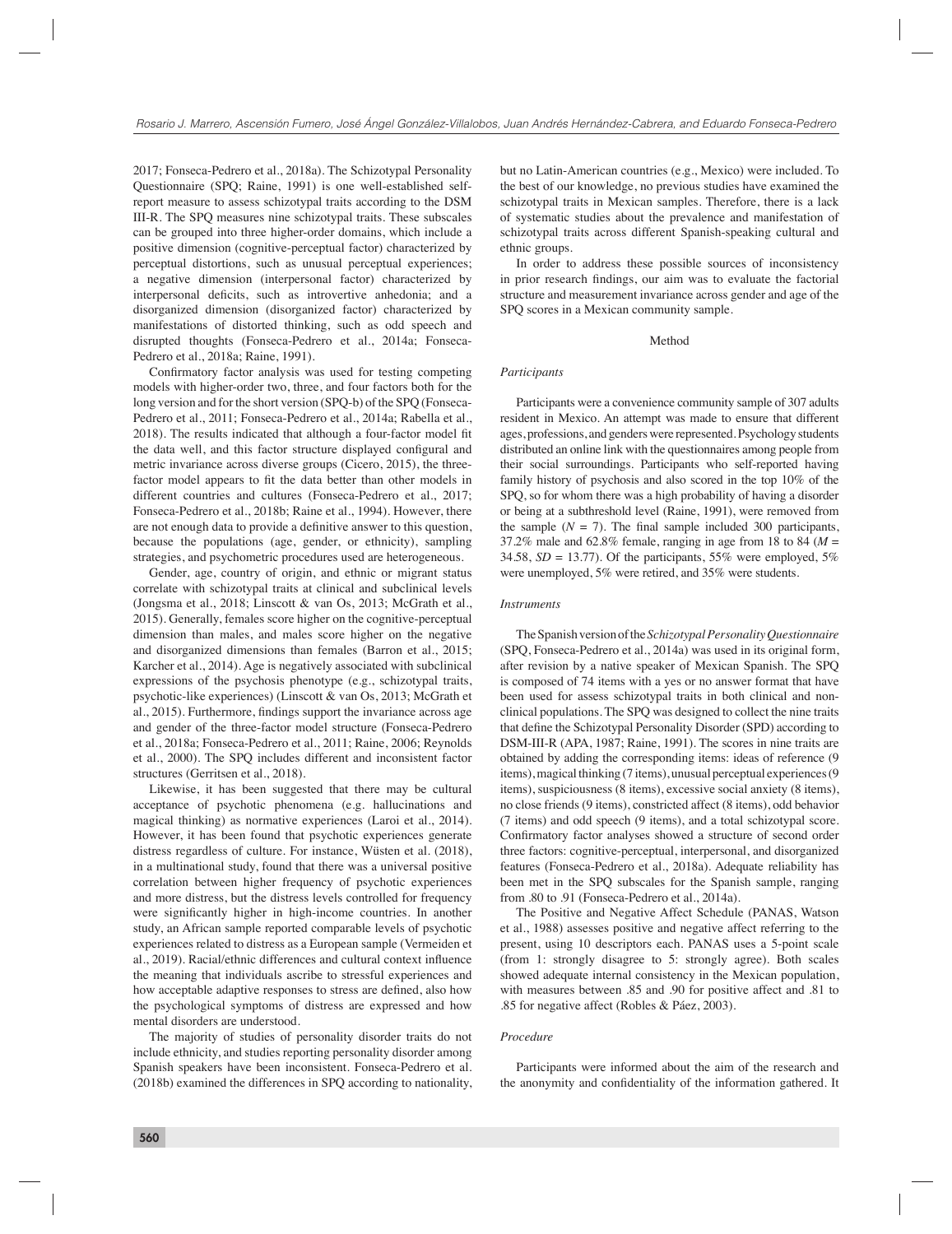was also clarified that the completion of the instruments constituted express consent to use the data for research purposes. Participants completed the battery of questionnaires online within a maximum period of one week. Ethical approval for the conduct of the research study was granted by the Animal Welfare and Research Ethics Committee of Universidad de La Laguna.

#### *Data analysis*

First, descriptive statistics (mean and standard deviation), interscales correlations and internal consistencies of the SPQ subscales were calculated.

Second, confirmatory factor analysis (CFA) were conducted using the *R* library lavaan (R Core Team, 2016; Rosseel, 2012) with ULLRToolbox by Hernández and Betancort (2016). CFA allows checking the factor structure of an instrument in later phases of psychometric development, especially when its structure has been previously validated through exploratory factor analysis. With CFA, alternative models are tested and then goodness of fit for these models is compared. At first, the measurement model was analyzed for each of the nine SPQ subscales. Next, the higher-order factor structure of three (Raine, 1991; Fonseca-Pedrero et al., 2014a) and four factors (Stefanis et al., 2004) were examined using the predicted scores in each of the nine SPQ factors. The standard goodness-offit indices used for testing the acceptability of the model were:  $\chi^2$ , goodness-of-fit index (GFI), comparative fit index (CFI), Tucker-Lewis index (TLI), normative fit index (NFI), non-normed fit index (NNFI), standardized root mean square residual (SRMR), the root mean-square error of approximation (RMSEA) and the Akaike Information Criterion (AIC; Akaike, 1987). The recommended values for adequate fit were around .90 for the CFI, TLI, GFI, NFI, and NNFI indexes (Kline, 2011). The well-fitting models obtained SRMR values under .05 and RMSEA values of .08 indicated a reasonable fit of the model, whereas values ranging to .10 reflect a mediocre fit (Gierl & Rogers, 1996; Hu & Bentler, 1999). Models with the lowest AIC should be preferred (Schermelleh-Engel et al., 2003). A confidence interval of 90% was established.

The measurement invariance by gender and age was tested through multi-group CFA estimation using the model that showed the best fit. First, configural invariance was tested where the factorial structure is constrained to be the same for both groups (male and female; youth and adults). In a next step, we tested

metric invariance where the magnitude of all factor loadings was constrained to be the same for both gender and age groups. Later, the scalar invariance or intercept invariance was calculated constraining the intercepts of items to be the same across groups (by gender and by age) indicating if two groups used the response scale in a similar way. Scalar invariance must be satisfied before interpreting mean differences between the groups.

In addition, MANOVAs including nine SPQ subscales as dependent variables and gender and age as independent variables were applied. Finally, following the recommendations by Muñiz and Fonseca-Pedrero (2019), the differential item functioning (DIF) between gender, the standardization of scales, and evidence about validity were applied.

### Results

#### *Descriptive statistics and Pearson correlations*

Table 1 depicts means (*SD*), correlations, and internal consistency for the SPQ subscales. Participants had the highest mean scores on ideas of reference, excessive social anxiety, and odd speech subscales. The means for the SPQ subscales were similar to previous studies with a Spanish-speaking population, but Mexican participants scored slightly lower in ideas of reference and excessive social anxiety compared to the Spanish participants (Fonseca-Pedrero et al., 2014a). Correlations between all subscales were high  $(r = .40, p < .001)$ , with only magical thinking having lower correlations with some subscales (excessive social anxiety, no close friends, and constricted affect).

The reliability coefficients of the SPQ subscales were acceptable; only the no close friends and constricted affect subscales had indices below .70.

#### *Comparison of structural models*

The SPQ three-factor structure of Raine et al. (1994) and the SPQ four-factor structure of Stefanis et al. (2004) were tested through CFA. Previously, the measurement model was analyzed for each of the nine SPQ subscales separately. The standardized loadings indicated that the latent constructs were well represented by their indicators. In all cases, the measurement models yielded a good fit to the data (Table 2).

|                                                                                           |              |                | Table 1    |                |            |            |                |            |            |  |  |  |
|-------------------------------------------------------------------------------------------|--------------|----------------|------------|----------------|------------|------------|----------------|------------|------------|--|--|--|
| Descriptive Statistics, Pearson Correlations, and Internal Consistencies of SPQ Subscales |              |                |            |                |            |            |                |            |            |  |  |  |
| <b>Subscales</b>                                                                          | $\mathbf{1}$ | $\overline{2}$ | 3          | $\overline{4}$ | 5          | 6          | $\overline{7}$ | 8          | 9          |  |  |  |
| 1. Ideas of reference                                                                     |              | .55            | .60        | .63            | .48        | .41        | .44            | .52        | .53        |  |  |  |
| 2. Magical thinking                                                                       |              |                | .69        | .41            | .24        | .35        | .27            | .50        | .40        |  |  |  |
| 3. Unusual perceptual experiences                                                         |              |                |            | .54            | .38        | .46        | .39            | .63        | .51        |  |  |  |
| 4. Suspiciousness                                                                         |              |                |            |                | .46        | .55        | .57            | .52        | .51        |  |  |  |
| 5. Excessive social anxiety                                                               |              |                |            |                |            | .57        | .58            | .34        | .54        |  |  |  |
| 6. No close friends                                                                       |              |                |            |                |            |            | .69            | .52        | .51        |  |  |  |
| 7. Constricted affect                                                                     |              |                |            |                |            |            |                | .47        | .53        |  |  |  |
| 8. Odd behavior                                                                           |              |                |            |                |            |            |                |            | .54        |  |  |  |
| 9. Odd speech                                                                             |              |                |            |                |            |            |                |            |            |  |  |  |
| M(SD)                                                                                     | 2.49(2.29)   | 1.34(1.72)     | 1.82(2.03) | 1.99(1.93)     | 2.56(2.38) | 2.47(2.09) | 1.88 (1.72)    | 1.55(1.72) | 2.52(2.35) |  |  |  |
| $\alpha$                                                                                  | .76          | .74            | .74        | 73             | .80        | .69        | .64            | .72        | .77        |  |  |  |
| p < .001                                                                                  |              |                |            |                |            |            |                |            |            |  |  |  |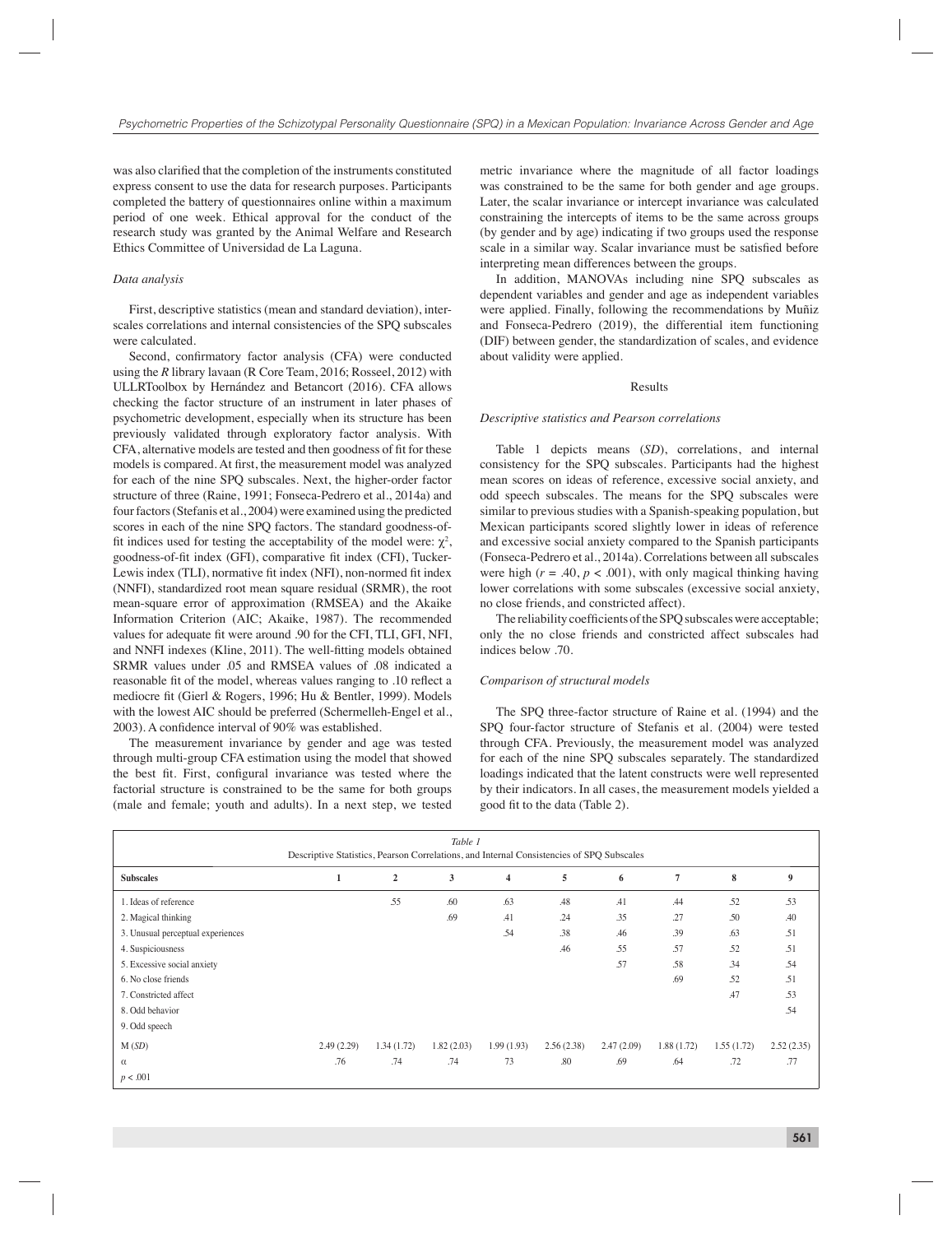| Table 2<br>Goodness of Fit Indexes for the Measurement Models of each SPO Subscale |            |    |            |             |            |      |            |              |                          |         |         |             |
|------------------------------------------------------------------------------------|------------|----|------------|-------------|------------|------|------------|--------------|--------------------------|---------|---------|-------------|
| <b>Measurement model</b>                                                           | $\chi^2$   | df | <b>NFI</b> | <b>NNFI</b> | <b>CFI</b> | TLI  | <b>MFI</b> | <b>RMSEA</b> | $(90\%$ CI)              | AIC     | BIC     | <b>SRMR</b> |
| Ideas of reference                                                                 | 48.04**    | 26 | .914       | .942        | .958       | .942 | .962       | .055         | (.03)<br>.079)<br>$\sim$ | 2438.37 | 2447.25 | .046        |
| Magical thinking                                                                   | 16.30      | 12 | .959       | .98         | .988       | .98  | .992       | .036         | (0)<br>.075)<br>$\sim$   | 1486.46 | 1493.87 | .030        |
| Unusual perceptual experiences                                                     | 42.82*     | 26 | .888       | .933        | .952       | .933 | .971       | .048         | $(.019 - .073)$          | 2062.29 | 2071.17 | .042        |
| Suspiciousness                                                                     | $42.68***$ | 17 | .912       | .908        | .944       | .908 | .955       | .073         | $(.046-.101)$            | 1829.93 | 1838.75 | .049        |
| Excessive social anxiety                                                           | 25.76      | 19 | .959       | .983        | .989       | .983 | .988       | .036         | (0)<br>$-.067$           | 2269.34 | 2277.22 | .033        |
| No close friends                                                                   | 38.80*     | 25 | .886       | .935        | .955       | .935 | .976       | .044         | (.01)<br>.07)<br>$\sim$  | 2599.88 | 2609.23 | .043        |
| Constricted affect                                                                 | 23.63      | 18 | .899       | .958        | .973       | .958 | .99        | .033         | (0)<br>$-.067)$          | 1961.67 | 1969.96 | .040        |
| Odd behavior                                                                       | 18.95      | 11 | .955       | .962        | .98        | .962 | .986       | .051         | (0)<br>.088)<br>$\sim$   | 1404.06 | 1411.95 | .036        |
| Odd speech                                                                         | 38.56*     | 25 | .922       | .957        | .97        | .957 | .976       | .044         | $(.009 - .07)$           | 2492.73 | 2502.01 | .040        |
| $* p < .05, ** p < .01,***, p < .001$                                              |            |    |            |             |            |      |            |              |                          |         |         |             |

Figure 1 shows the subscale loadings in both three-factor and four-factor models. In the three-factor model, the suspiciousness subscale did not significantly load on the Interpersonal factor, while the remaining subscales loaded highly on their respective latent factor. In the four-factor model, suspiciousness had a lower load on the Interpersonal factor than the Paranoid ideation factor, and the excessive social anxiety subscale did not significantly load on the Paranoid ideation factor.

The three-factor model showed a slightly better fit to the data (χ <sup>2</sup> (19, *N* = 300) = 40.69, *p* < .01; CFI = .98; TLI = .96; NFI  $= .96$ ; NNFI = .96; SRMR = .03; RMSEA = .07) than the fourfactor model (χ <sup>2</sup> (19, *N* = 300) = 58.59, *p* < .001; CFI = .96; TLI  $= .92$ ; NFI = .94; NNFI = .92; SRMR = .05; RMSEA = .10) . Lower AIC values indicated that the three-factor model provided a better fit than the four-factor model. Since the three-factor model seems to fit the data better, the measurement invariance of the SPQ according to gender and age was tested with this model.

*Measurement invariance of SPQ scores across gender and age*

The measurement invariance across gender and age was tested. The results are shown in Table 3. The configural model, which does not constrain any parameters, showed similar loads of SPQ subscales on the latent factor in both males and females. The metric invariance, where factor loads are constrained to be equal, also showed an adequate fit to data, indicating that the factors are the same for males and females. The scalar invariance model, in which the loads and intercepts are constrained, also had a good fit to the data, so that both groups scored similarly on the factors. Comparison between both configural and metric models, through Satorra-Bentler's (2001) chi-squares differences, indicated that the two models were indistinguishable ( $\chi^2$ <sub>diff</sub> = 5.14, *p* = .643). The β difference criterion concluded that there were no DIF present in the SPQ items according to gender.



**Figure 1.** Three-Factor and Four-Factor Models

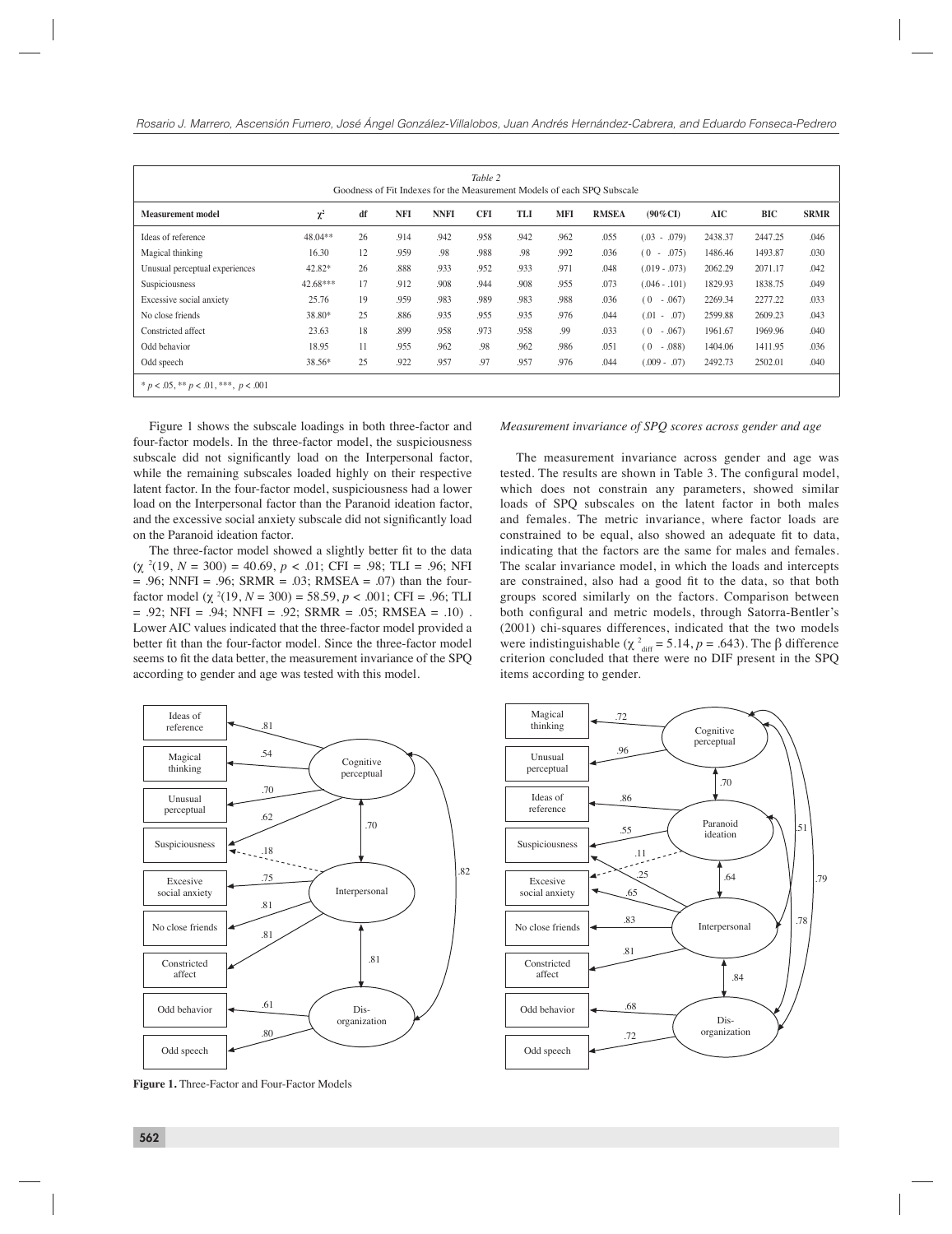| Table 3<br>Measurement Invariance across Gender and Age |             |    |      |             |            |      |            |              |                 |  |  |
|---------------------------------------------------------|-------------|----|------|-------------|------------|------|------------|--------------|-----------------|--|--|
| <b>Models</b>                                           | $\chi^2$    | df | NFI  | <b>NNFI</b> | <b>CFI</b> | TLI  | <b>MFI</b> | <b>RMSEA</b> | $(90\%CI)$      |  |  |
| <b>GENDER</b>                                           |             |    |      |             |            |      |            |              |                 |  |  |
| Configural invariance                                   | 68.18**     | 38 | .930 | .942        | .969       | .942 | .918       | .080         | $(.051-.117)$   |  |  |
| Metric invariance                                       | 72.79**     | 45 | .926 | .954        | .971       | .954 | .918       | .075         | $(.041-.106)$   |  |  |
| Scalar invariance                                       | 79.10**     | 51 | .919 | .961        | .972       | .961 | .919       | .070         | $(.037 - .099)$ |  |  |
| AGE                                                     |             |    |      |             |            |      |            |              |                 |  |  |
| Configural invariance                                   | 85.72***    | 38 | .936 | .929        | .962       | .929 | .919       | .094         | $(.068 - .121)$ |  |  |
| Metric invariance                                       | 98.90***    | 45 | .926 | .932        | .958       | .932 | .909       | .092         | $(.067-.116)$   |  |  |
| Scalar invariance                                       | $117.55***$ | 51 | .912 | .926        | .948       | .926 | .889       | .096         | $(.073 - .119)$ |  |  |
| * $p < .05$ , ** $p < .01$ , ***, $p < .001$            |             |    |      |             |            |      |            |              |                 |  |  |

| Table 4<br>Standardization of SPQ Scores in Mexican Adults |                              |                     |                       |                |                                    |                     |                       |                |              |                         |                |                      |                  |
|------------------------------------------------------------|------------------------------|---------------------|-----------------------|----------------|------------------------------------|---------------------|-----------------------|----------------|--------------|-------------------------|----------------|----------------------|------------------|
| Percentile level                                           | <b>Ideas</b> of<br>reference | Magical<br>thinking | Unusual<br>perceptual | Suspiciousness | <b>Excessive</b><br>social anxiety | No close<br>friends | Constricted<br>affect | Odd behavior   | Odd speech   | Cognitive<br>perceptual | Interpersonal  | Dis-<br>Organization | <b>SPQ</b> Total |
| 10                                                         | $\mathbf{0}$                 | $\mathbf{0}$        | $\mathbf{0}$          | $\overline{0}$ | $\mathbf{0}$                       | $\mathbf{0}$        | $\mathbf{0}$          | $\mathbf{0}$   | $\mathbf{0}$ | $\mathbf{0}$            | 0.6            | $\mathbf{0}$         | 3                |
| 20                                                         | $\mathbf{0}$                 | $\theta$            | $\theta$              | $\theta$       | $\Omega$                           |                     | $\theta$              | $\Omega$       | $\mathbf{0}$ | $\overline{2}$          | $\overline{2}$ |                      | 6                |
| 30                                                         |                              | $\theta$            | $\theta$              |                |                                    |                     |                       | $\overline{0}$ |              | $\mathcal{R}$           |                |                      | 9                |
| 40                                                         |                              | $\theta$            |                       |                |                                    |                     |                       |                |              |                         | 4              | $\Delta$             | 12               |
| 50                                                         | $\sim$                       |                     |                       |                | $\Delta$                           | $\sim$              | $\sim$                |                | $\Delta$     | 6                       | 5              | 3                    | 16               |
| 60                                                         | $\mathcal{R}$                |                     | $\bigcap$             | $\sim$         | 3                                  | 3                   | $\overline{2}$        |                | 3            | 8                       | 6              | 4                    | 20               |
| 70                                                         | h                            | $\Delta$            | 3                     | $\Delta$       | 4                                  | 3                   | 2.6                   | $\overline{2}$ | 3            | 10                      | 8              | 6                    | 26               |
| 80                                                         |                              | 3                   | 3                     |                |                                    | 4                   | 3                     | 3              | 4            | 13                      | 10             | o                    | 31               |
| 90                                                         | 6                            | 4                   | 5                     |                | 6                                  | 6                   | 4.2                   | 4              | 6            | 17                      | 13             | 9                    | 38               |
| 100                                                        | 9                            | $\overline{7}$      | 9                     | 8              | 8                                  | 8                   | $\overline{7}$        | ⇁              | 9            | 32                      | 20             | 15                   | 68               |
| Mean                                                       | 2.49                         | 1.34                | 1.82                  | $\overline{2}$ | 2.56                               | 2.47                | 1.88                  | 1.55           | 2.52         | 7.69                    | 5.90           | 4.07                 | 18.70            |
| SD                                                         | 2.29                         | 1.72                | 2.03                  | 1.93           | 2.38                               | 2.09                | 1.72                  | 1.72           | 2.35         | 6.59                    | 4.67           | 3.59                 | 13.41            |

Two age groups were constituted: youth (18-30 years old) and adults (31-84 years old). When the configural model was tested, most of the goodness indices showed an adequate fit of the model to the data, although the RMSEA values were slightly above .08. The metric invariance also showed the same pattern of an acceptable fit, except in the RMSEA index. However, the scalar model had more difficulty adjusting properly to the data. The goodness-offit indices MFI and RMSEA indicated a mediocre fit. Comparison between both configural and metric models, through Satorra-Bentler's chi-squares differences, indicated that the two models were relatively indistinguishable ( $\chi^2$ <sub>diff</sub> = 13.10, *p* = .069).

The SPQ was standardized using the score distribution of the sample. Scale scores corresponding to the percentile range  $(10<sup>th</sup>-$ 100<sup>th</sup>) were used to generate a scoring grid for the nine SPQ subscales, the three SPQ factors, and the total SPQ score (Table 4).

The MANOVA found no significant gender differences in the SPQ subscales. Only marginally significant differences were found in excessive social anxiety,  $F(1,268) = 15.63$ ,  $p < .10$ ,  $\eta^2 = .010$ ,  $1-\beta = 0.379$ , where females scored higher. Age-related marginal and significant differences were found in four subscales: excessive social anxiety,  $F(1,269) = 75.55$ ,  $p < .001$ ,  $\eta^2 = .049$ ,  $1-\beta = .960$ ; no close friends,  $F(1,268) = 3.91$ ,  $p < .05$ ,  $η<sup>2</sup> = .014$ ,  $1-β = .504$ ; ideas of reference,  $F(1,268) = 2.86$ ,  $p < .10$ ,  $η<sup>2</sup> = .011$ ,  $1-β = .392$ ; and odd speech,  $F(1,268) = 3.21$ ,  $p < .10$ ,  $\eta^2 = .012$ ,  $1-\beta = .431$ . Younger participants tended to have higher scores on all subscales than the older group.

#### *Convergent and discriminant validity*

Convergent and discriminant validity were analyzed through Pearson's correlation between all the SPQ scales and negative and positive affect, respectively. All SPQ scales were positively correlated with negative affect. The highest correlations were between the excessive social anxiety subscale and negative affect  $(r = .42, p < .001)$ , followed by odd speech, ideas of reference, and suspiciousness ( $r = .39$ ,  $r = .30$ ,  $r = .30$ ,  $p < .001$ , respectively), and the lowest correlations were found for no close friends, unusual perceptual experiences, constricted affect, odd behavior (*r* = .28, *r* = .28, *r* = .27, *r* = .25, *p* < .001, respectively), and magical thinking  $(r = .15, p < .05)$ . The three second-order factors also showed significant correlations with negative affect  $(r = .32)$ for cognitive perceptual,  $r = .32$  for interpersonal and  $r = .38$  for disorganization,  $p < .001$ ) and the total SPO score correlated with .41 ( $p < .001$ ).

SPQ scales had low and negative association with positive affect: constricted affect  $(r = -.26, p < .001)$ , excessive social anxiety  $(r)$ = -.23, *p* < .001), no close friends (*r* = -.21, *p* < .001), and odd speech  $(r = -14, p < .05)$ , although no significant associations were found between positive affect and the remaining SPQ scales (ideas of reference, suspiciousness, unusual perceptual experiences, odd behavior and magical thinking). The total SPQ score had a low correlation with positive affect  $(r = -13, p < .05)$ . The second-order factors, interpersonal ( $r = -0.22$ ,  $p < 0.001$ ) and disorganization ( $r =$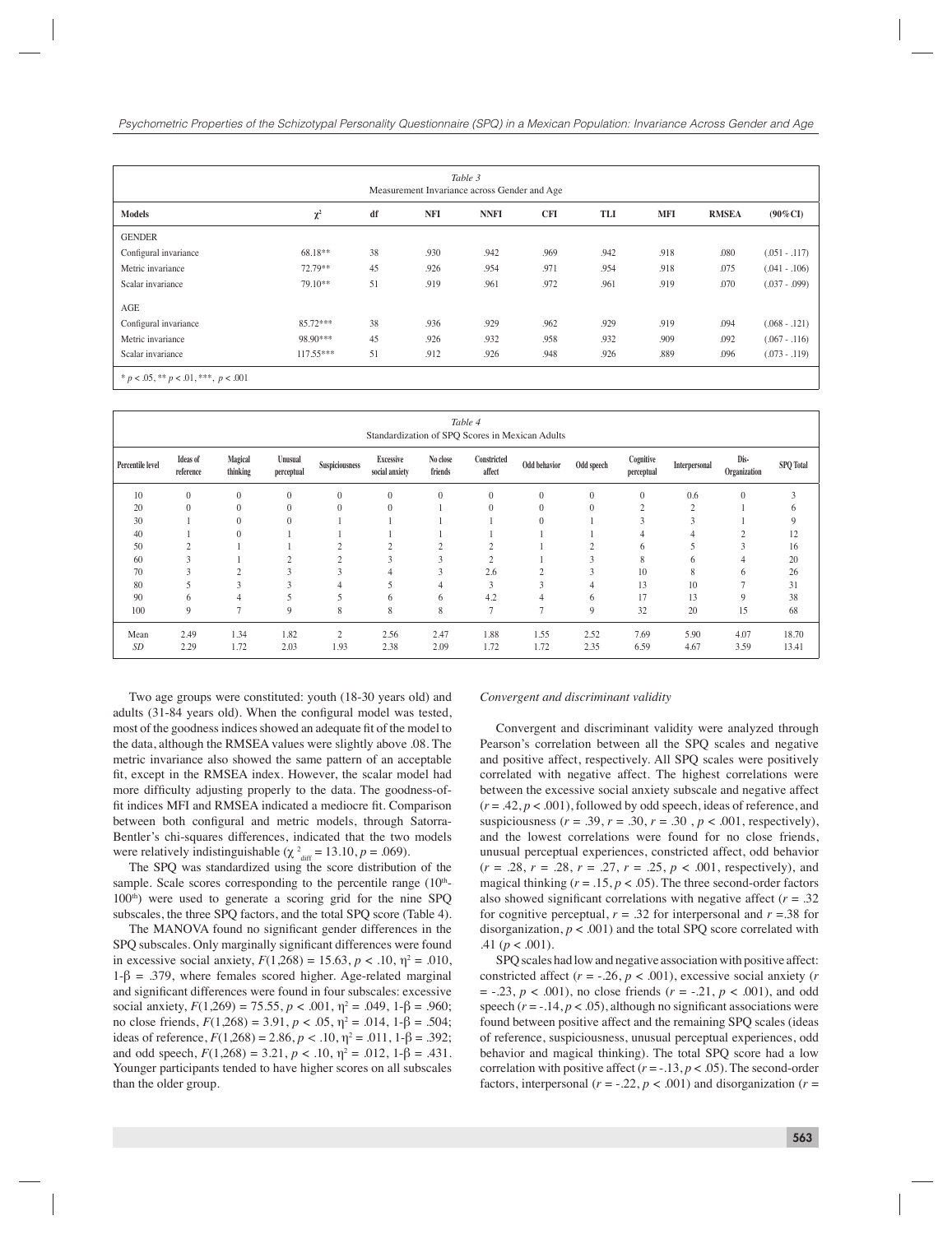-.13, *p* < .05) showed negative correlations with positive affect, but cognitive perceptual did not show significant relationships.

#### Discussion

The main goal of the present study wat to test SPQ factorial structure in a Mexican population. In particular, the psychometric properties of the SPQ scores, such as reliability of the scores and factorial structure, were analyzed. In addition, measurement invariance across gender and age of the SPQ scores in a Mexican community sample was also tested. The results indicated that the internal consistency coefficients of the SPQ were adequate; that the three-factor model (Raine, 1991) had a better fit to the data than the four-factor model (Stefanis et al., 2004); that this three-factor model showed invariance across gender and age in this Mexican community sample.

First, the measurement model for each of the nine SPQ subscales showed that the latent constructs were well represented by their indicators. The results suggested that the 74 items of the SPQ had an adequate fit in each of the nine subscales to which they belonged consistent with previous studies (Cicero, 2015; Fonseca-Pedrero et al., 2014a).

Second, both three- and four-factor models had an adequate fit to data. Previous research has shown evidence in favor of both the three-factor model (Raine et al., 1994; Reynolds et al., 2000; Yu et al., 2016) and the four-factor model (Cicero, 2015; Fonseca-Pedrero et al., 2014b; Rabella et al., 2018) in several different languages and different cultural contexts through CFA. In our study, the results suggested a small change in the second-order structure in both the three- and four-factor models. Specifically, in the three-factor model, the suspiciousness subscale adequately represented the cognitive-perceptual dimension but was not significant for the interpersonal dimension. On the other hand, in the four-factor model, the excessive social anxiety subscale did not adequately represent the paranoid ideation dimension.

The results of our study showed the superiority of three-factor model over the four-factor model consistent with the findings obtained by Tiliopoulos & Crawford (2007) with British adults. The four-factor model also had a proper fit to data in line with other studies with German and Greek community participants (Barron et al., 2018; Tsaousis et al., 2015). However, the adjustment of the four-factor model was slightly poorer, so according to the parsimony criterion, it was decided to assume the three-factor model. Most of the studies have analyzed the SPQ factorial structure with populations of young people or university students (Cicero, 2015; Fonseca-Pedrero et al., 2014a; Yu et al., 2016). Our study included community participants in a concrete cultural context for which, as far as we know, no SPQ validation study has been done. In a recent study with 27,001 young participants from 12 countries of Europe, America, Asia, and Australia, the threefactor structure was applied, showing differences in schizotypal traits according to country (Fonseca-Pedrero et al., 2018b). Our study suggests a change in Raine's three-factor model for the Mexican population in which the suspicious subscale be eliminated from the interpersonal dimension. Considering that the SPQ can be useful to identify people vulnerable to psychotic spectrum disorder (Fonseca-Pedrero et al., 2011; Raine, 1994), a separate, different dimension model could be more relevant than the original crossload model.

Third, the three-factor structure was shown to be invariant for gender and age in a Mexican population. Previous analyses of measurement invariance are a fundamental requirement before comparisons can be made between subgroups of individuals. Few studies have analyzed the measurement invariance through gender and age in a Spanish-speaking population (Fonseca-Pedrero et al., 2014a) and no study has been carried out with a non-Spanish Hispanic population. In addition, the SPQ in a Mexican population showed convergent and discriminant validity with positive and negative affect.

Fourth, since the factorial structure is similar according to gender and age, it is possible to establish comparisons between groups of individuals. The results of comparing the mean scores in the nine SPQ subscales for males and females did not suggest gender differences, contrary to that obtained in other studies (Raine et al., 1994; Wuthrich & Bates, 2006). However, age differences were found in excessive social anxiety, no close friends, ideas of reference, and odd speech subscales. Younger individuals obtained higher scores, consistent with previous research (Fonseca-Pedrero et al., 2011).

Some limitations of this study should be recognized. First, the sample size was limited, although in other studies the instrument has been validated with a similar number of participants (Tiliopoulos & Crawford, 2007; Wuthrich & Bates, 2006); future research could examine the factorial structure with a representative population. Second, the SPQ was the only scale used, and this scale includes different factor structures and different association patterns with theoretical constructs (Raine et al., 1994). Third, an SPQ assessment in communitybased studies may serve as a tool for early identification of schizophrenia susceptibility, but it must be corroborated by diagnostic interviews. Fourth, studies across two interval time could be necessary in order to analyze the stability of the SPQ in Mexican population (Kemp et al., 2019).

Future research should analyze SPQ structure in different Spanish-speaking groups from different cultural contexts to identify whether the factorial structure is determined according to the language or the culture. Similarly, it might be of interest to analyze whether there are differences in means in the different subscales according to culture. Some studies have found differences in specific symptoms in different cultural groups (Cicero, 2015; Fonseca-Pedrero et al., 2018b; Schiffman, 2004).

In sum, the goodness of fit for the three-factor model was better than for the four-factor model. This study has important implications, since it is the first to validate the SPQ instrument with a Mexican adult population. The fact that a community population has participated could be explaining this three-factor structure. Three-factor solutions were found for adults and fourfactor solutions were obtained for an undergraduate sample (Zhang & Brenner, 2017). In this sense, the higher-order factor structure of three factors allows clarifying the inconsistencies that have appeared in other studies with non-clinical adolescents and young people.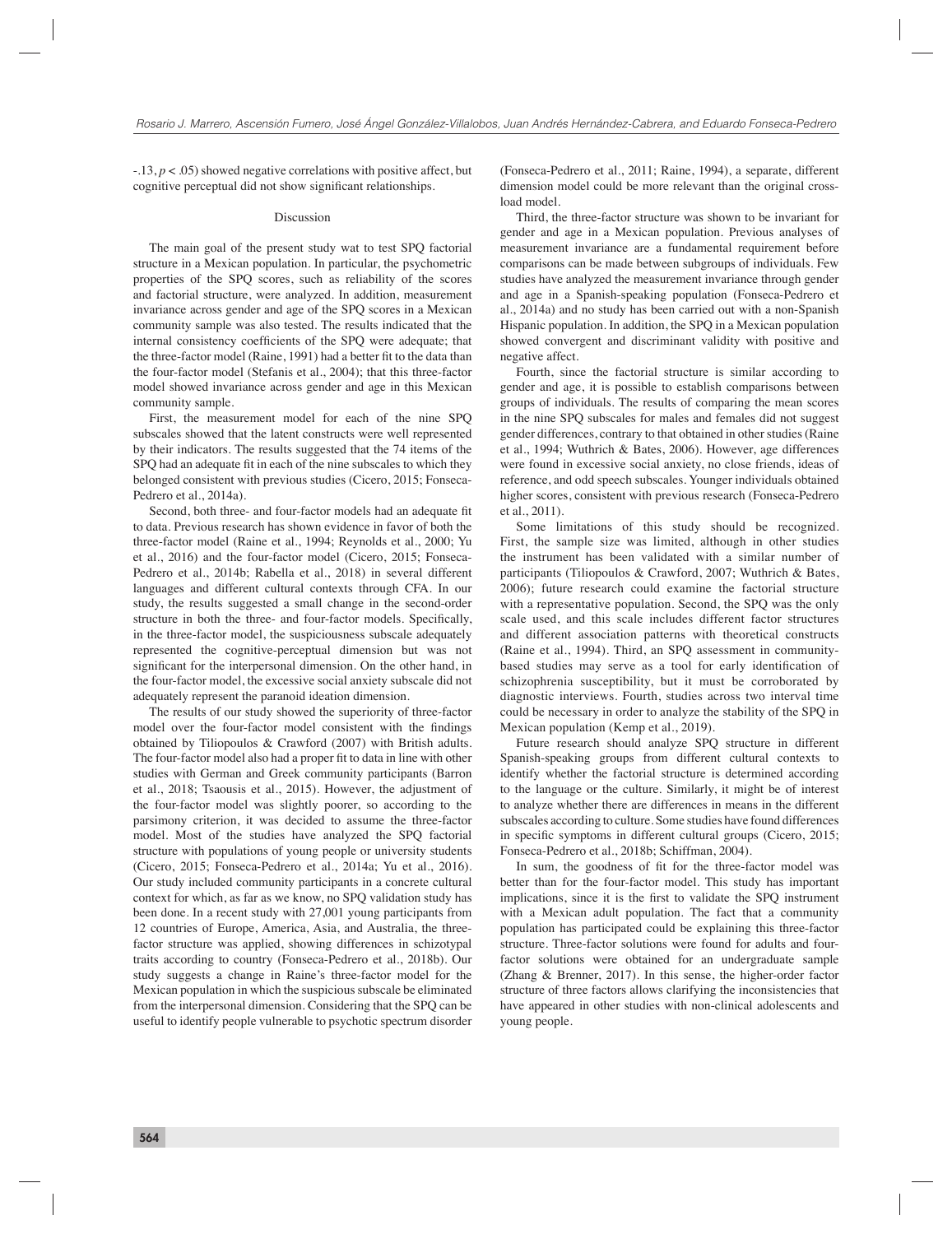#### References

Akaike H. (1987). Factor Analysis and AIC. In E. Parzen, K. Tanabe, & G. Kitagawa (Eds.), *Selected Papers of Hirotugu Akaike*. Springer Series in Statistics.

- American Psychological Association (1987). *DSM-III-R: Diagnostic and Statistical Manual of Mental Disorders*. 3rd ed., revised. American Psychiatric Association.
- Barrantes-Vidal, N., Grant, P., & Kwapil, T. (2015). The role of schizotypy in the study of the etiology of schizophrenia spectrum disorders. *Schizophrenia Bulletin*, *41*(suppl\_2), 408-416. https://doi.org/10.1093/schbul/sbu191
- Barron, D., Swami, V., Towell, T., Hutchinson, G., & Morgan, K. (2015). Examination of the factor structure of the Schizotypal Personality Questionnaire among British and Trinidadian adults. *BioMed Research International*, *ID 258275*.
	- http://dx.doi.org/10.1155/2015/258275
- Barron, D., Voracek, M., Tran, U., San Ong, H., Morgan, K., Towell, T., & Swami, V. (2018). A reassessment of the higher-order factor structure of the German Schizotypal Personality Questionnaire (SPQ-G) in German-speaking adults. *Psychiatry Research*, *269*, 328-336. https://doi.org/10.1016/j.psychres.2018.08.070
- Cicero, D. (2015). Measurement invariance of the Schizotypal Personality Questionnaire in Asian, Pacific Islander, White, and multiethnic populations. *Psychological Assessment*, *28*(4), 351-361. http://dx.doi.org/10.1037/pas0000180
- Flückiger, R., Ruhrmann, S., Debbané, M., Michel, C., Hubl, D., Schimmelmann, B., Klosterkötter, J., & Schultze-Lutter, F. (2016). Psychosis-predictive value of self-reported schizotypy in a clinical high-risk sample. *Journal of Abnormal Psychology*, *125*(7), 923-932. http://doi.apa.org/getdoi.cfm?doi=10.1037/abn0000192
- Fonseca-Pedrero, E., & Debbané, M. (2017). Schizotypal traits and psychoticlike experiences during adolescence: An update. *Psicothema*, *29*(1), 5-17. https://www.redalyc.org/pdf/727/72749498001.pdf
- Fonseca-Pedrero, E., Chan, R., Debbané, M., Cicero, D., Zhang, L., Brenner, C., & Cohen, A. (2018a). Comparisons of schizotypal traits across 12 countries: Results from the International Consortium for Schizotypy Research. *Schizophrenia Research*, *199*, 128-134. https://doi.org/10.1016/j.schres.2018.03.021
- Fonseca-Pedrero, E., Compton, M., Tone, E., Ortuño-Sierra, J., Paino, M., Fumero, A., & Lemos-Giráldez, S. (2014b). Cross-cultural invariance of the factor structure of the Schizotypal Personality Questionnaire across Spanish and American college students. *Psychiatry Research*, *220*(3), 1071-1076. https://doi.org/10.1016/j.psychres.2014.06.050
- Fonseca-Pedrero, E., Debbané, M., Ortuño-Sierra, J., Chan, R., Cicero, D., Zhang, L. C., & Barrantes-Vidal, N. (2018b). The structure of schizotypal personality traits: A cross-national study. *Psychological Medicine*, *48*(3), 451-462. https://doi.org/10.1017/S0033291717001829P
- Fonseca-Pedrero, E., Fumero, A., Paino, M., de Miguel, A., Ortuño-Sierra, J., Lemos-Giráldez, S., & Muñiz, J. (2014a). Schizotypal Personality Questionnaire: New sources of validity evidence in college students. *Psychiatry Research*, *219*(1), 214-220. https://doi.org/10.1016/j.psychres.2014.04.054
- Fonseca-Pedrero, E., Ortuño-Sierra, J., De Álbeniz, A., Muñiz, J., & Cohen, A. (2017). A latent profile analysis of schizotypal dimensions: Associations with psychopathology and personality. *Psychiatry Research*, *253*, 110- 115. https://doi.org/10.1016/j.psychres.2017.02.038
- Fonseca-Pedrero, E., Paino, M., Lemos-Giráldez, S., Sierra-Baigrie, S., & Muñiz, J. (2011). Measurement invariance of the Schizotypal Personality Questionnaire-Brief across gender and age. *Psychiatry Research, 190*(2-3), 309-315.

https://doi.org/10.1016/j.psychres.2011.05.021

- Fumero, A., Marrero, R. J., & Fonseca-Pedrero, E. (2018). Well-being in schizotypy: The effect of subclinical psychotic experiences. *Psicothema, 30*(2), 177-182. https://doi.org/10.7334/psicothema2017.100
- Gerritsen, C., Chmielewski, M., Zakzanis, K., & Bagby, R. (2018). Examining the dimensions of schizotypy from the top down: A hierarchical comparison of item-level factor solutions. *Personality Disorders: Theory, Research, and Treatment*, *9*(5), 467-477. https://doi.org/10.1037/per0000283
- Gierl, M., & Rogers, W. (1996). A confirmatory factor analysis of the test anxiety inventory using Canadian high school students. *Educational and Psychological Measurement, 56*(2), 315-324. https://doi.org/10.1177/0013164496056002012
- Hernández, J., & Betancort, M. (2016). *ULLRToolbox*. https://sites.google. com/site/ ullrtoolbox/
- Hu, L., & Bentler, P. (1999). Cutoff criteria for fit indexes in covariance structure analysis: Conventional criteria versus new alternatives. *Structural Equation Modelling, 6*(1), 1-55. https://doi. org/10.1080/10705519909540118
- Jahn, D., DeVylder, J., & Hilimire, M. (2016). Explanatory risk factors in the relations between schizotypy and indicators of suicide risk. *Psychiatry Research*, *238*, 68-73.

https://doi.org/10.1016/j.psychres.2016.02.021

- Jongsma, H., Gayer-Anderson, C., Lasalvia, A., Quattrone, D., Mulè, A., Szöke, A., & Berardi, D. (2018). Treated incidence of psychotic disorders in the multinational EU-GEI study. *JAMA Psychiatry*, *75*(1), 36-46. https://doi.org/10.1001/jamapsychiatry.2017.3554
- Karcher, N., Slutske, W., Kerns, J., Piasecki, T., & Martin, N. (2014). Sex differences in magical ideation: a community-based twin study. *Personality Disorders: Theory, Research, and Treatment*, *5*(2), 212-219. https://doi.org/10.1037/per0000040
- Kemp, K. C., Gross, G. M., & Kwapil, T. R. (2019). Psychometric properties of the Multidimensional Schizotypy Scale and Multidimensional Schizotypy Scale–Brief: Item and scale test–retest reliability and concordance of original and brief forms. *Journal of Personality Assessment*, *102*(4), 508-515.

https://doi.org/10.1080/00223891.2019.159142

- Kline, R. (2011). Convergence of structural equation modeling and multilevel modeling. In M. Williams (Ed.), *Handbook of methodological innovation*. Sage.
- Laroi, F., Luhrmann, T., Bell, V., Christian Jr, W., Deshpande, S., Fernyhough, C., & Woods, A. (2014). Culture and hallucinations: Overview and future directions. *Schizophrenia Bulletin*, *40*(Suppl\_4), S213-S220. https://doi.org/10.1093/schbul/sbu012
- Lenzenweger, M. (2018). Schizotypy, schizotypic psychopathology and schizophrenia. *World Psychiatry*, *17*(1), 25-26. https://doi.org/10.1002/wps.20479
- Linscott, R., & Van Os, J. (2013). An updated and conservative systematic review and meta-analysis of epidemiological evidence on psychotic experiences in children and adults: On the pathway from proneness to persistence to dimensional expression across mental disorders. *Psychological Medicine*, *43*(6), 1133-1149. https://doi.org/10.1017/S0033291712001626
- McGrath, J., Saha, S., Al-Hamzawi, A., Alonso, J., Bromet, E., Bruffaerts, R., & Florescu, S. (2015). Psychotic experiences in the general population: A cross-national analysis based on 31 261 respondents from 18 countries. *JAMA Psychiatry*, *72*(7), 697-705. https://doi.org/10.1001/jamapsychiatry.2015.0575
	-
- Muñiz, J., & Fonseca-Pedrero, E. (2019). Diez pasos para la construcción de un test [Ten steps for test development]. *Psicothema, 31*(1), 7-16. https://doi.org/10.7334/psicothema2018.291
- Osma, J., García-Palacios, A., Botella, C., & Barrada, J. R. (2014). Personality disorders among patients with panic disorder and individuals with high anxiety sensitivity. *Psicothema, 26*(2), 159-165. https://doi.org/10.7334/psicothema2018.41
- R Core Team (2016). *R: A language and environment for statistical computing*. R Foundation for Statistical Computing
- Rabella, M., Grasa, E., Trujols, J., Gich, I., Torrubia, R., Corripio, I., Pérez, V., & Riba, J. (2018). Validation of a Spanish version of the schizotypal personality questionnaire (SPQ): Psychometric characteristics and underlying factor structure derived from a healthy university student sample. *Actas Españolas de Psiquiatría, 46*(5), 159-173. http://europepmc.org/abstract/MED/30338773
- Radua, J., Ramella-Cravaro, V., Ioannidis, J. P., Reichenberg, A., Phiphopthatsanee, N., Amir, T., & McGuire, P. (2018). What causes psychosis? An umbrella review of risk and protective factors. *World Psychiatry*, *17*(1), 49-66. https://doi.org/10.1002/wps.20490

https://doi.org/10.1007/978-1-4612-1694-0\_29